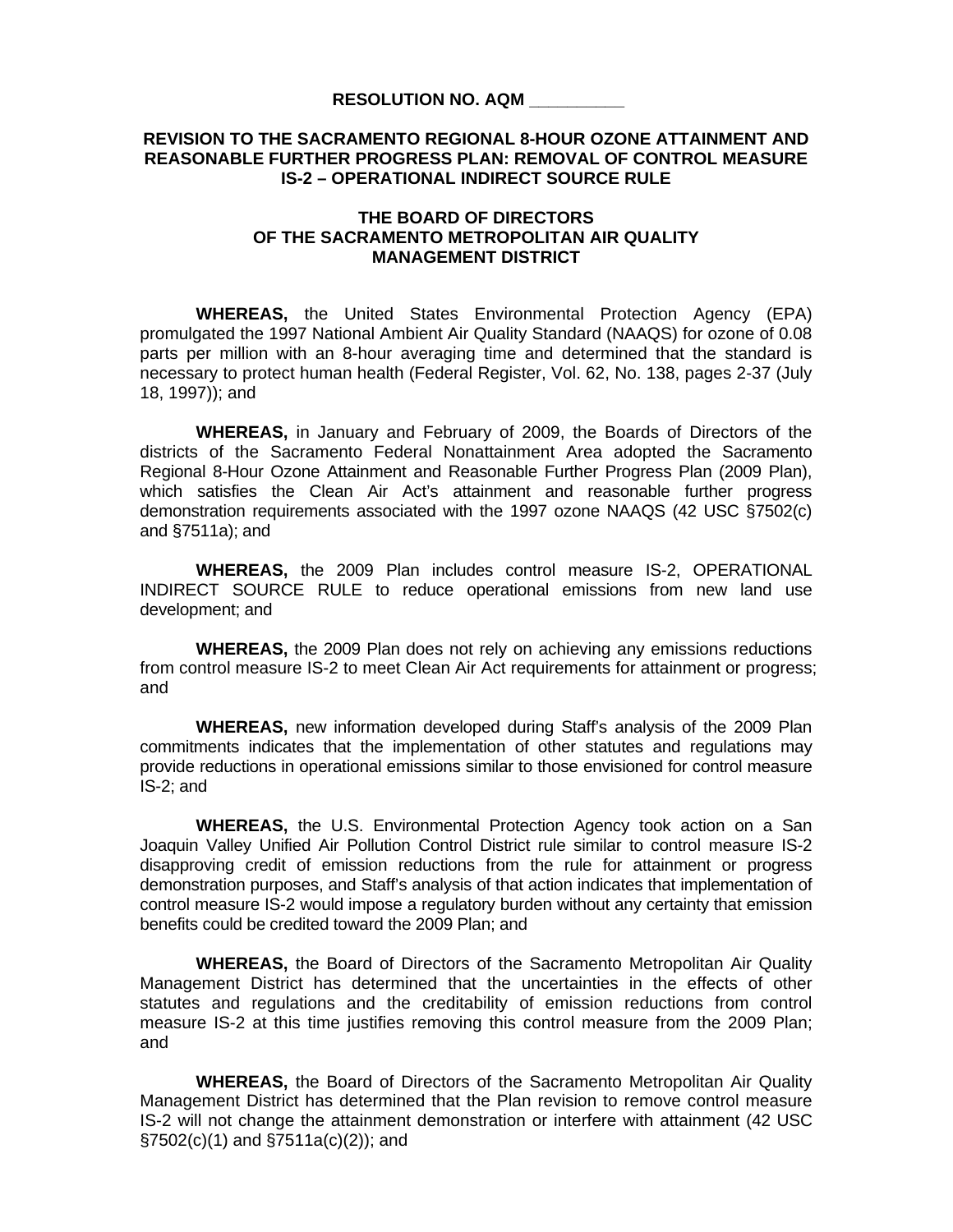Board Resolution Sacramento Regional 8-Hour Ozone Attainment and Reasonable Further Progress Plan Removal of Control Measure IS-2 October 27, 2011, Page 2

**WHEREAS,** the Board of Directors of the Sacramento Metropolitan Air Quality Management District has determined that the Plan revision will not interfere with reasonable further progress (42 USC §7511a(c)(2)(B) and (C)); and

**WHEREAS,** the Board of Directors of the Sacramento Metropolitan Air Quality Management District has determined that the Plan revision does not change the conclusion that the 2009 Plan includes all reasonably available control measures (42 USC §7502(c)(1)); and

**WHEREAS,** the Board of Directors of the Sacramento Metropolitan Air Quality Management District has determined that the Plan revision does not change the 2009 Plan Clean Air Act contingency measures (42 USC §7502(c)(9) and §7511a(c)(9)); and

**WHEREAS,** the Board of Directors of the Sacramento Metropolitan Air Quality Management District held a noticed public hearing on October 27, 2011 and considered public comment on the proposed Plan revision (42 USC §7410(I)); and

**WHEREAS,** the Board of Directors of the Sacramento Metropolitan Air Quality Management District has maintained records of the revision proceedings; and

**WHEREAS,** this action is exempt from CEQA by California Code of Regulations Title 14, Chapter 3, Section 15162(a)(1) – Subsequent Environmental Impact Reports and Negative Declarations, because the project does not require any changes to the Final Environmental Impact Report for the 2009 Sacramento Regional Non-Attainment Area 8-Hour Ozone Attainment and Reasonable Further Progress Plan (March 26, 2009).

**NOW, THEREFORE, BE IT RESOLVED** that the Board of Directors of the Sacramento Metropolitan Air Quality Management District determines the revision to the Plan is exempt from CEQA; and

**BE IT FUTHER RESOLVED** that the Board of Directors of the Sacramento Metropolitan Air Quality Management District approves and adopts the proposed revision to the 2009 Sacramento Regional 8-Hour Ozone Attainment and Reasonable Further Progress Plan to remove control measure IS-2, OPERATIONAL INDIRECT SOURCE RULE; and

**BE IT ORDERED** that the Board of Directors of the Sacramento Metropolitan Air Quality Management District directs Staff to forward the adopted revision and all necessary supporting documents to the California Air Resources Board for its approval and subsequent submittal to U.S. EPA for final approval as a revision to the State Implementation Plan.